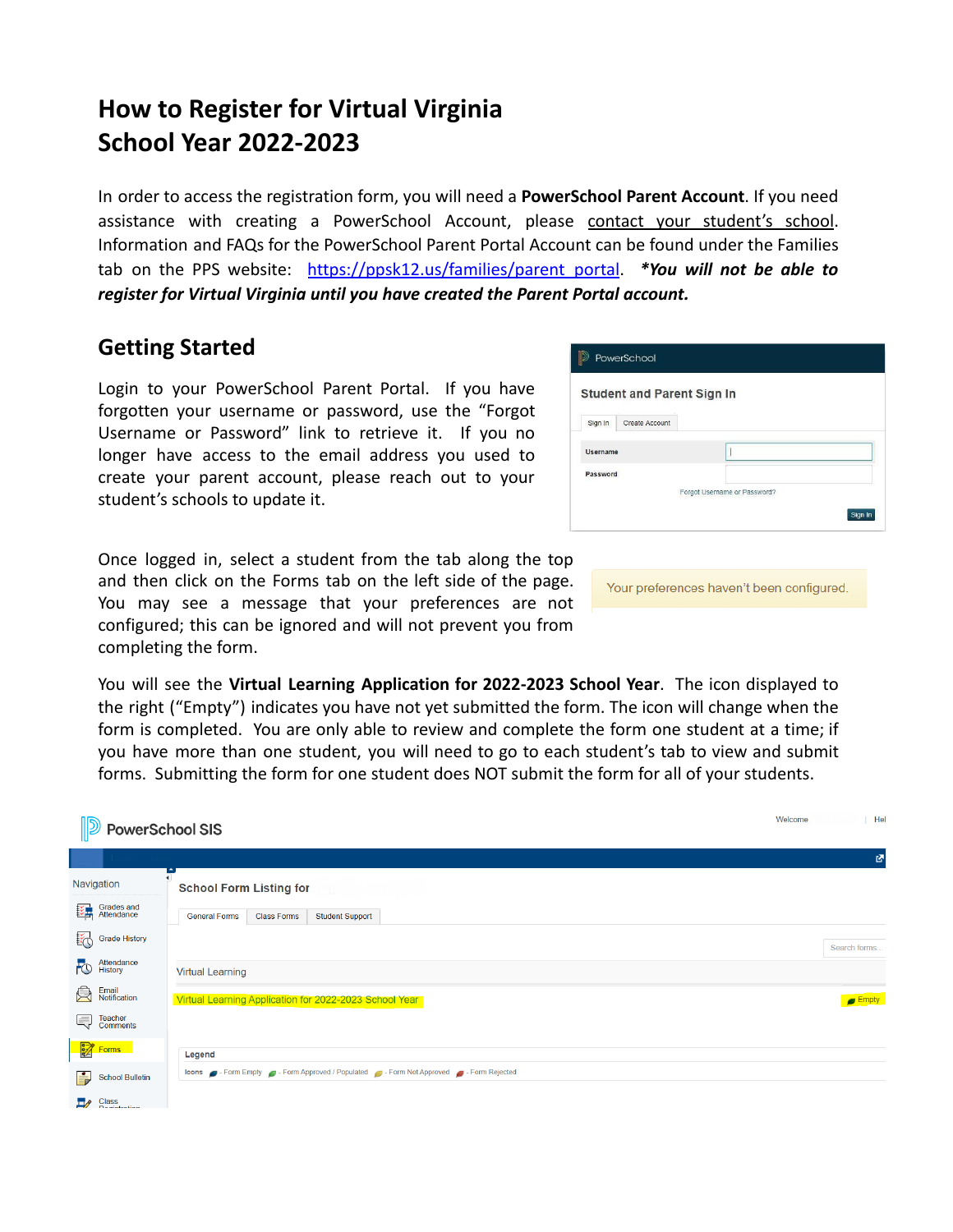### **Complete the Registration Form**

Click on the Form Name "**Virtual Learning Application for 2022-2023 School Year**" to begin. General Information about Virtual Virginia (VVA), including links to the VVA website are provided at the top of the form:

| Virtual Learning Application for 2022-2023 School Year                                                                                                                                                                                                                                                  |  |  |  |  |
|---------------------------------------------------------------------------------------------------------------------------------------------------------------------------------------------------------------------------------------------------------------------------------------------------------|--|--|--|--|
| Virtual Learning Request Form 2022-2023 School Year<br>Please complete the following information to register for virtual learning for the upcoming school year.                                                                                                                                         |  |  |  |  |
| Before registering for Virtual Virginia (VVA), please note the following additional information:                                                                                                                                                                                                        |  |  |  |  |
| • • VVA Registration Dates – March 15th – June 30th (no late registrations accepted).                                                                                                                                                                                                                   |  |  |  |  |
| • Last Day to withdraw from VVA - July 15th.                                                                                                                                                                                                                                                            |  |  |  |  |
| • VVA requires a commitment for the full semester. A separate registration will take place for 2nd Semester.                                                                                                                                                                                            |  |  |  |  |
| . Visit the Virtual Virginia Website for more details on the program and FAQs. It's important to understand the program BEFORE you register.<br>• Sample K-5 Instructional Schedule<br>• Sample 6-12 Instructional Schedule<br>• Parent/Guardian Orientation<br>• How to Be a Successful Online Student |  |  |  |  |
| • August 24, 2022 - 1st day of school for VVA 2022-23 (semester ends Dec. 21, 2022)                                                                                                                                                                                                                     |  |  |  |  |
| • VVA Instructional Calendar (VVA students will follow the VVA Calendar. Note, not all holidays and breaks align with PPS).                                                                                                                                                                             |  |  |  |  |
| • Students failing or performing below standards at the end of Semester 1 may be required to return to in-person learning for Semester 2.                                                                                                                                                               |  |  |  |  |
| . Students are still required to take the VA SOLs in-person at PPS.                                                                                                                                                                                                                                     |  |  |  |  |

Student demographic data will be presented for your review (this is the information the school has on file for your student). If changes are necessary, please enter updates in the fields. All changes will be reviewed by school office personnel.

| <b>Student Information:</b>              |                                                                                                                                                                           |                                                                                                                                                                                                                                                                                                                                                                                            |  |
|------------------------------------------|---------------------------------------------------------------------------------------------------------------------------------------------------------------------------|--------------------------------------------------------------------------------------------------------------------------------------------------------------------------------------------------------------------------------------------------------------------------------------------------------------------------------------------------------------------------------------------|--|
| <b>Student's Name:</b>                   | Date of Birth:<br>09/28/2004                                                                                                                                              | <b>Student's PPS ID Number:</b>                                                                                                                                                                                                                                                                                                                                                            |  |
|                                          | The student information below represents what is currenity in PowerSchool. Please enter updates in the fields below. Changes will be reviewed by school office personnel. |                                                                                                                                                                                                                                                                                                                                                                                            |  |
| Home Address: *                          | City: $*$                                                                                                                                                                 | State: *                                                                                                                                                                                                                                                                                                                                                                                   |  |
| 123 Main Street                          | Portsmouth                                                                                                                                                                | <b>VA</b>                                                                                                                                                                                                                                                                                                                                                                                  |  |
| Zip: $*$                                 | Home Phone: *                                                                                                                                                             |                                                                                                                                                                                                                                                                                                                                                                                            |  |
| 23707                                    | 757-555-1212                                                                                                                                                              |                                                                                                                                                                                                                                                                                                                                                                                            |  |
| Does the student have an IEP? *          | Does the student have a Section 504 Plan? *                                                                                                                               |                                                                                                                                                                                                                                                                                                                                                                                            |  |
| ○ Yes<br>$\bullet$ No                    | $\bullet$ No<br>$\bigcirc$ Yes                                                                                                                                            |                                                                                                                                                                                                                                                                                                                                                                                            |  |
| into the program.                        |                                                                                                                                                                           | The parent/guardian information below represents contact information currently in PowerSchool. Please enter updates in the fields below. Changes will be reviewed by school office personnel.<br>Please be sure the email address and phone number you provide are accurate. This is the primary means of communication, and missing important communication could result in not making it |  |
| Parent/Guardian Information - Contact 1: |                                                                                                                                                                           |                                                                                                                                                                                                                                                                                                                                                                                            |  |
| Parent/Guardian's Last Name: *           | Parent/Guardian's First Name: *                                                                                                                                           | Parent/Guardian's Email Address: *                                                                                                                                                                                                                                                                                                                                                         |  |
| Smith                                    | Mary                                                                                                                                                                      | msmith@email.com                                                                                                                                                                                                                                                                                                                                                                           |  |
| Parent/Guardian's Address: *             | City: *                                                                                                                                                                   | State: *                                                                                                                                                                                                                                                                                                                                                                                   |  |
| 123 Main Street                          | Portsmouth                                                                                                                                                                | <b>VA</b>                                                                                                                                                                                                                                                                                                                                                                                  |  |

**Work Phone** 

757-555-0101

Home Phone \*

757-555-1212

## **Confirm and Sign**

Zip: \*

23707